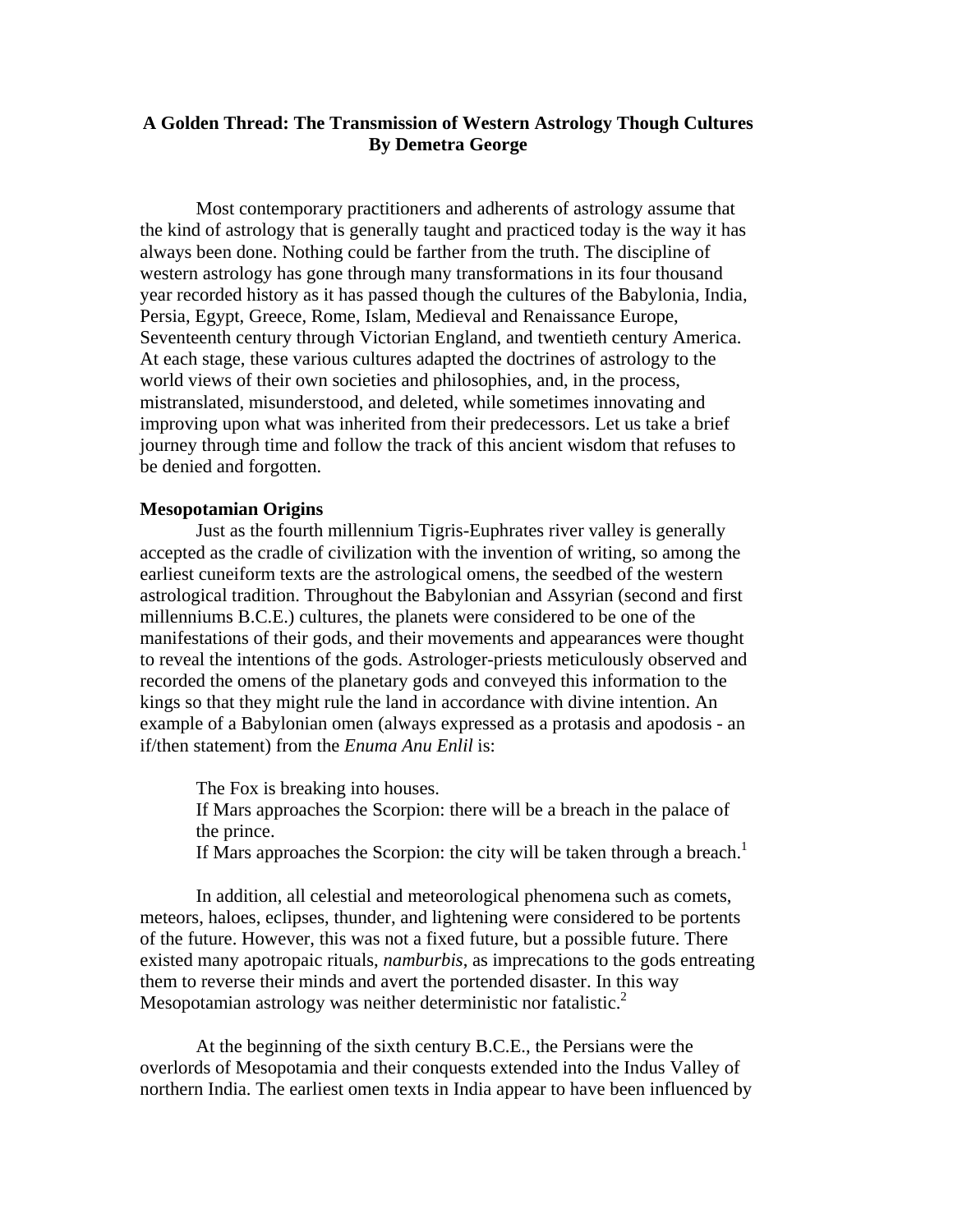the Babylonian texts, emphasizing pacification rituals to appease the anger of the gods and included similar protases of the *Enuma Anu Enlil*. Traces of these omens are also found in the Buddhist texts of this period, and were carried by Buddhist missionaries to Central Asia, China, Tibet, Japan, and Southeast Asia.<sup>3</sup>

During the rule of the Achaemenid Persians in the following century, the first horoscope of an individual birth was documented. For the previous 1,500 years, all the astrological omens were of a general nature (the term used today is mundane), that is, expressed in the form of simple if/then statements concerning the welfare of the king and the land. It is not until 410 BCE do we find evidence of a new kind of astrology, genethialogical or natal – looking to the positions of the planets in the signs or on the horizon at the time of a child's birth in order to make a statement about the character and destiny of that person. However, the interpretative texts from this period reveal a similar simple omen format, nothing more complex than the rising and setting of the planets.

If a child is born when Venus comes forth and Jupiter has set, his wife will be stronger than he.  $4\overline{ }$ 

# **Hellenistic Outpouring**

The extensive conquests of Alexander the Great in the fourth century, his early death, and division of his kingdom among his generals opened the way for the Greek colonization of Mesopotamia and Egypt. When the Greeks and Macedonians arrived in the lands of the ancient Near East, they encountered a 2,000 year old astrological tradition based upon a rich astral theology. Although the Greeks of the Classical period – such as Plato and his student the astronomer Eudoxos – were certainly aware of Chaldean astrology (Babylonian astrology of the sixth century B.C.E.), there is no evidence of its practice on the Greek mainland.<sup>5</sup> However the Greek philosophers were developing theories about the natural world such as the relationship between the macrocosm and microcosm, the four elements, the metaphysical meanings of numbers and geometric shapes, and the alternation of polarities; these theories would lay a philosophical foundation for the eventual acceptance of astrology in the Greco-Roman world.

 Berossus, a Babylonian priest of Bel and a contemporary of Alexander the Great, carried his astrological knowledge to the Greek island of Kos where he opened the first astrology school for the Greeks in 290 BCE. From there, Chaldean astrology made its way to the nearby cities of Asia Minor and to Rome. Even more significant for the Western tradition was the importation of the Chaldean to the Greek Ptolemaic kingdom in Egypt, where the notion that the position of the stars at birth indicated a person's destiny served to precipitate an entire new formulation of the astrological discipline. There, in the middle of the second century B.C.E., a sudden explosion of astrological thought occurred. Alexandria was the new cosmopolitan capitol of the Hellenistic world, and the Museum and Library attracted intellectuals from many cultures whose common language was Greek.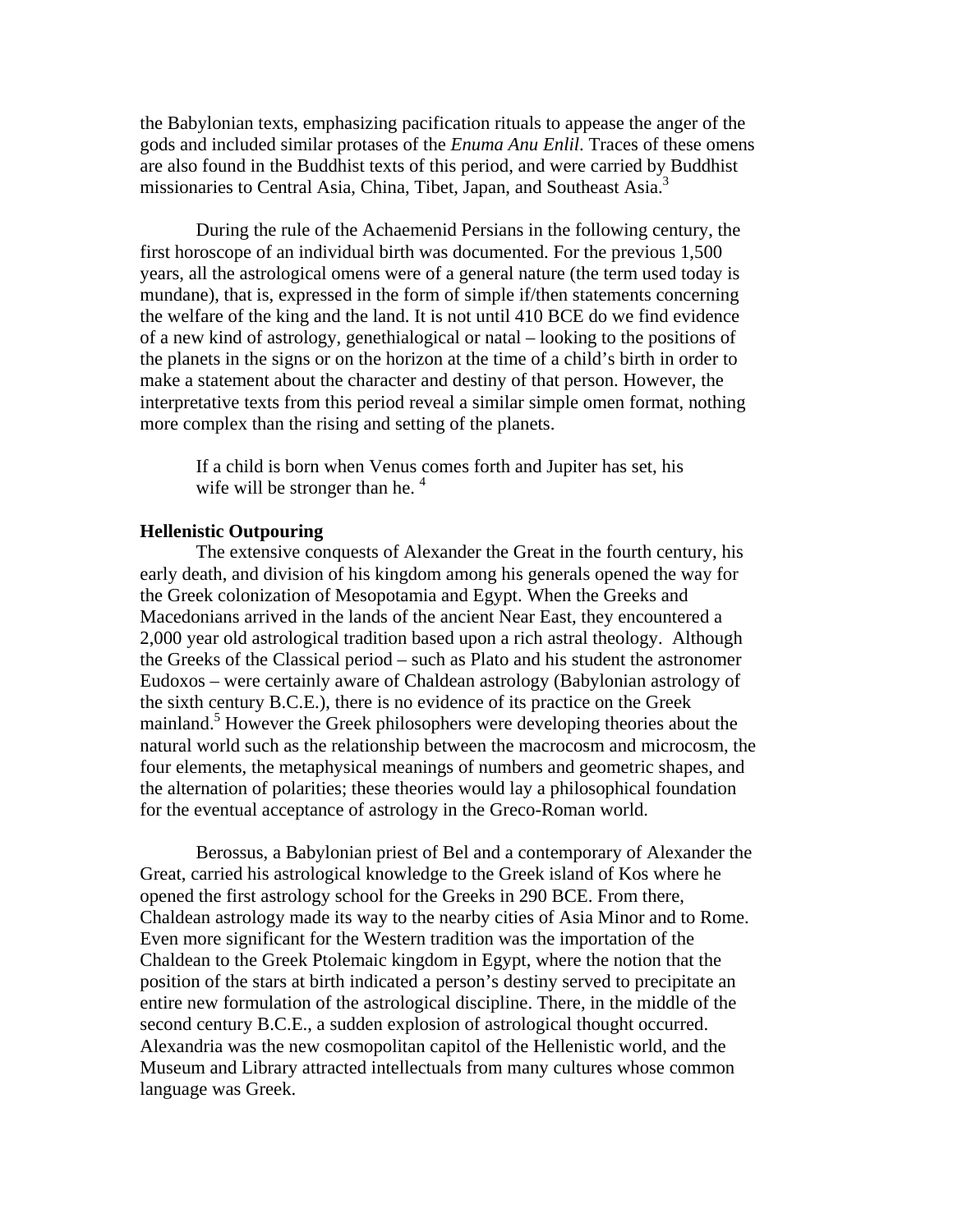A comprehensive textbook of horoscopic astrology – allegedly written by Nechepso and Petosris, an Egyptian pharaoh and his priest, who attributed the teachings to a divine revelation by Hermes – contained a highly sophisticated and complex body of astrological doctrines, radically different from the earlier Babylonian material. It was written in the Greek language, based upon Greek philosophical and astronomical concepts, and included elements of Egyptian astronomy, culture and religion. Within a period of less than one hundred years, astrology had been transformed from simple if/then statements to an integrated system that included the following innovations: various types of planetary rulership; signs classified according to gender, quadruplicity and triplicity; topical meanings of houses, with specific ascending and culminating degrees; aspects; lots; methods for determining the conditions of longevity, marriage, health, children, parents, siblings, finances, reputation, profession, and a wide variety of timing techniques and time lords.

Here is an excerpt from the *Anthology*<sup>6</sup> of Vettius Valens to illustrate the degree of complexity that had developed in astrological procedures within a few hundred-year period from those of Mesopotamia to what was being disseminated in Egypt.

#### Concerning Siblings

When the Sun is marking the hour, it makes for few siblings or the lack of siblings. When Kronos is setting, it makes for the lack of siblings or few siblings. Zeus and Hermes and Aphrodite upon pivots are bestowers of siblings; but when Kronos is opposed, it destroys an older brother. When Kronos chances to be with Ares, it slays siblings or makes them weak. When Aphrodite and the Moon are familiar with the third place from the Hour-Marker (which is the place of siblings), they will give sisters, and especially if the zoidion is is feminine. And if the Sun, Zeus, Hermes, chancing to be in a masculine zoidion, are [familiar] with the third place, they give male siblings. When the destroyers witness the place of siblings, they destroy the siblings who are already born, or make for the lack of siblings or few siblings--if they are poorly situated. When the benefics witness the place of siblings, they not only give siblings, but make them good [for the native]. When the star of Ares is busy with the place of siblings and is well situated--especially when it is being witnessed by a benefic and especially when it looks upon the Moon--it becomes a bestower of siblings. And some take the place of siblings as a lot: by day [the interval] from Kronos to Zeus, by night the reverse, and a equal amount [projected] from the Hour-Marker (II.40)

The corpus of Hellenistic astrology contains within it all the fundamental principles and techniques of the Medieval Arabic and Latin, Classical and Modern traditions. Some of the names of the historical forefathers who shaped the discipline over the first four centuries C.E. are Dorotheus of Sidon, Teucer of Babylon, Vettius Valens of Antioch, Claudius Ptolemy – an Egyptian born Roman citizen, Antiochus of Athens, Paulus of Alexandria, Hephaistio of Thebes, and Firmicus Maternus. While only one of these astrologers was ethnically Greek, all of the texts with the exception of the *Mathesis* of Firmicus Maternus, were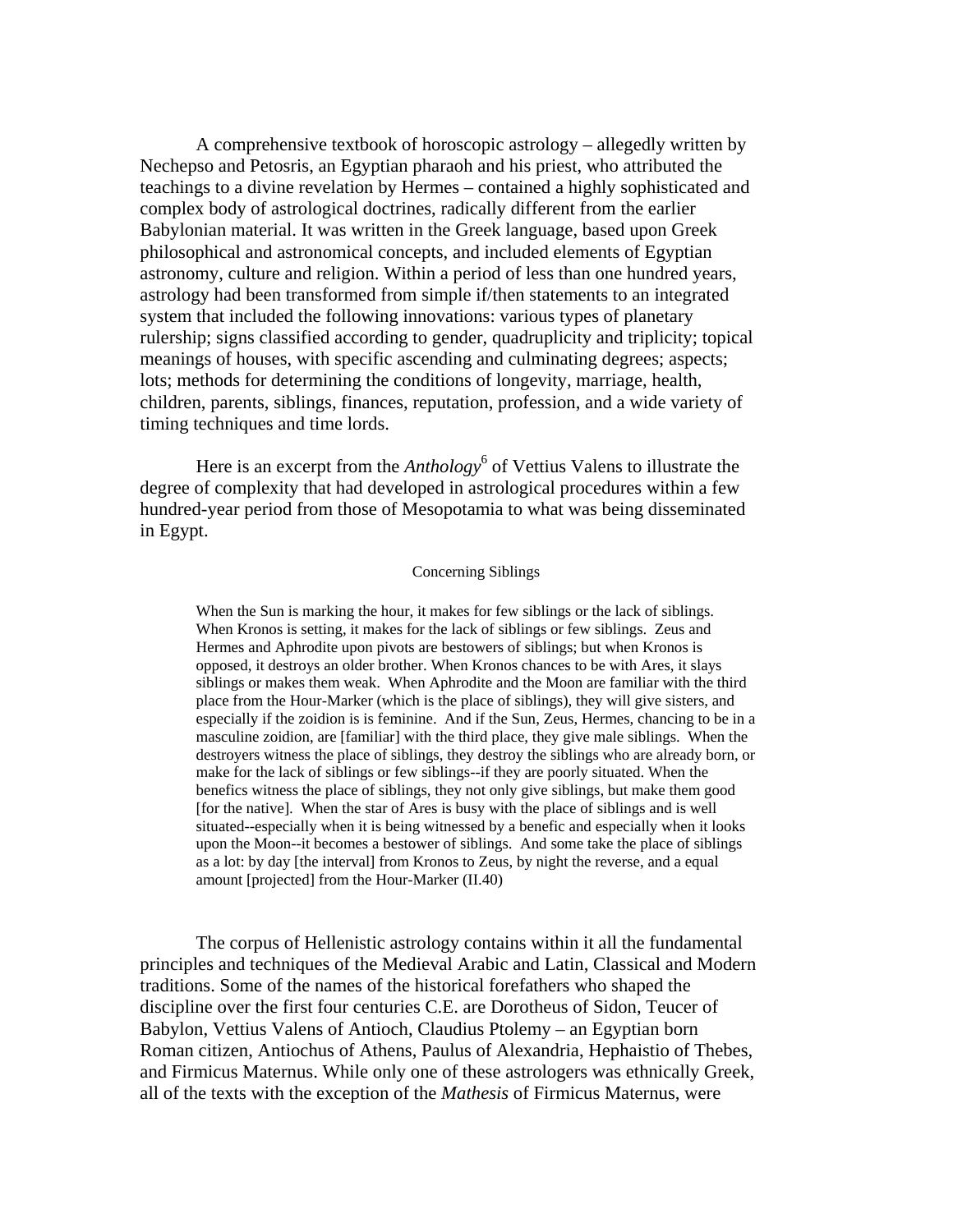written in Greek, the literary language of the Roman Empire. With the Roman conquest of Egypt in the first century B.C.E., this Hellenistic astrology became diffused throughout the expanses of the Empire, including the areas of Syria and Palestine. In particular, the ancient city of Harran which had been a sacred site of the Babylonian Moon God Sin, and where Abraham came to find his wife was known for centuries as the stronghold of pagan hermetic mystery cults and supplied many astrologers for both the Persian and Arabic courts.

Supported by the influential Stoic philosophy, with its belief in the possibility of divination, astrology became accepted by the Roman intelligentsia and was used extensively by the early Roman Emperors.<sup>7</sup> The Stoic notion that each person is born with a certain fate became incorporated into the astrological view whereby the planets became the agents of that irrevocable fate in human destiny. Astral religions such as Mithraism, spiritualizing philosophies such as Hermeticism and Gnosticism, and the development of a body of astral magic were all attempts to help the individual escape or become liberated after death from this fate decreed by the stars.

Also, in the late first century B.C., direct trade routes by sea opened up between Egypt and India, and with the Greek trading colonies in India and Indian trading colonies in Alexandria, it is very likely that a transmission of astronomy and astrology occurred both ways from Greco-Roman Egypt and India.<sup>8</sup> There exist transliterations of many Greek technical astrological terms in Sanskrit that have no independent etymology in the Sanskrit language.<sup>9</sup> It is highly possible that Indian astrologers incorporated elements of Hellenistic astrology into their own indigenous tradition, one that already had received an influx of Babylonian celestial omen divination as well.

Hellenistic astrology was also transmitted to the courts of Persia under the Sassanian rulers (226-632 C.E.), beginning in the third century C.E. The previous Greek rulers of Mesopotamia, as well as the Persian Parthians who followed them as overlords of this area, had allowed the Chaldean astrologers to continue practicing their art, although the astrologers were not utilized as advisors to the kings as they had been during the Babylonian and Assyrian periods. However, the Sassasians, another tribe from Persia who restored the ancient Zoroastrian religion, were very interested in using astrology for a political agenda. According to their own records, the early kings had translations made of the astrological works of Hermes, Dorotheus, Ptolemy, Qidrus the Greek, and Farmasab the Indian.10 Evidence exists for the translations of Valens and Teucer as well.

#### **Sojourn to the Islamic World**

By the fourth century C.E., Christianity had been declared the official state religion of the Roman Empire; a wave of anti-pagan polemics by the Church Fathers and legislators condemning the practice of astrology resulted in the gradual suppression of the discipline. With the fall of the Western Roman Empire to the Germanic tribes, knowledge of the Greek language was lost – and with it,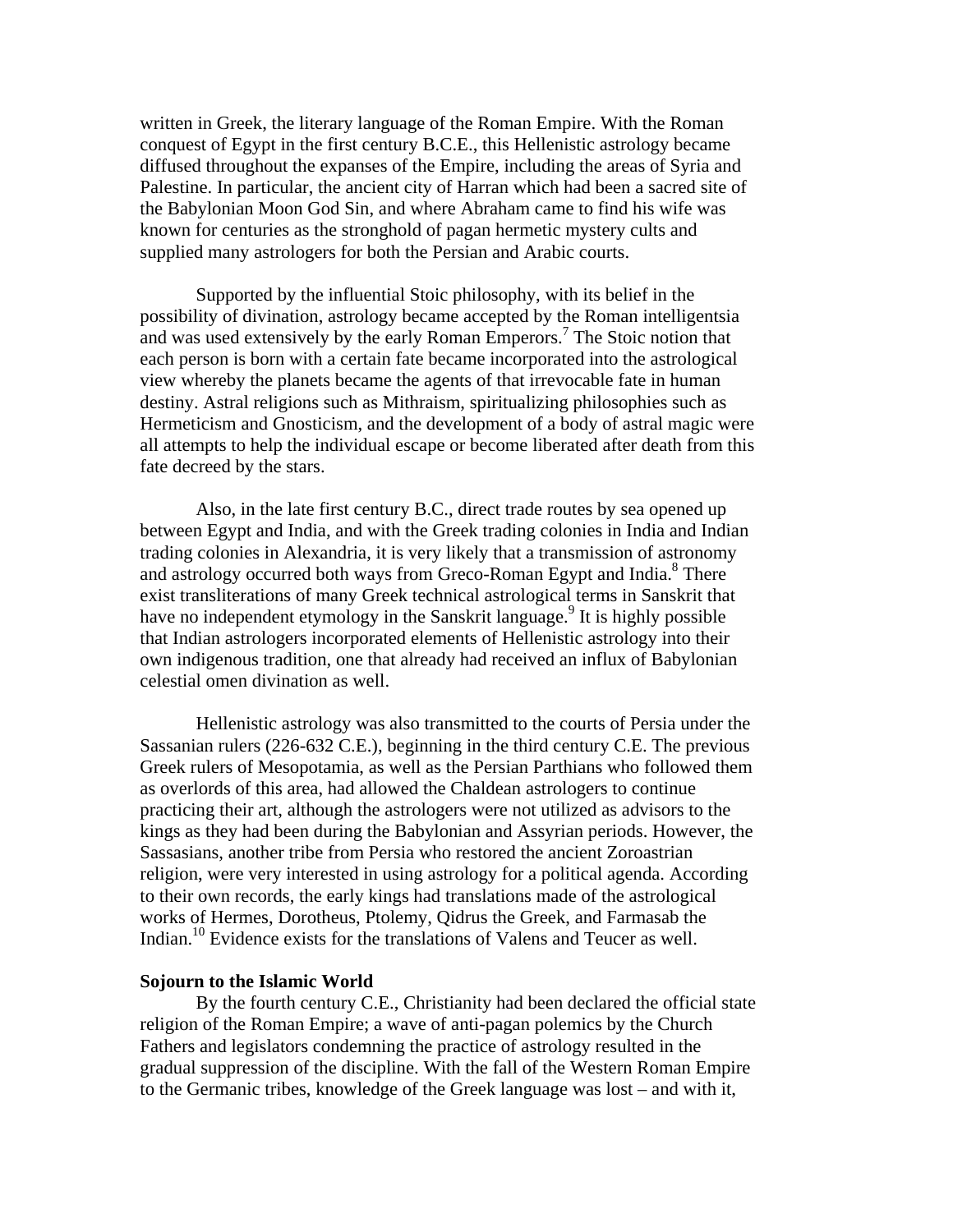the capacity to have access to any of the astrological works. In the Eastern Byzantine Empire, Greek was still retained and the astrological texts were preserved in the monastic and imperial libraries, but secular and Church law made it increasingly forbidden for anyone to read the texts. The decree of Emperor Justinian in 529 C.E. that closed the philosophical schools led many pagan scholars to find refuge in the liberal intellectual court of the Sassanian King Khusro Anushirwan (531-78) at Jundishapur in Persia.

Many scientific and philosophical works were translated into the Persian language (Pahlavi) by an international community of scholars including the heretic Nestorian Christians, Jews, Greeks, Syrians, Egyptians, Romans, Chinese, and Indians. There was a massive revision of astrological texts during this period, and many innovations to the discipline were made by Persian astrologers who combined elements from their own Zoroastrian background, along with both the Hellenistic and Indian traditions; the latter had adapted Hellenistic astrology to the Vedic philosophy, religion, and the Indian social caste system.

The Persian astrologers had applied natal techniques to general (mundane) astrology, and attempted to determine past and future history – the fates of nations and dynasties – by astrological methods such as the Jupiter/Saturn cycle, the Aries ingress chart, and long-scale planetary periods and sub-periods adapted from the Greek periods and applied to the Zoroastrian theory of the millennia and the Indian theory of the *yugas* of the planets. These techniques made astrology a potential source of political propaganda by which to predict the future victories or defeats of rulers and dynasties – and to justify the legitimacy of the current rulers as ordained by the stars.

In 632 C.E., the Persian dynasty fell to the conquest of the Arabs, who at that time were simple nomadic peoples without a rich literary culture of their own. However, they soon saw the value of the intellectual and artistic achievements of their new subjects, and wanted it for themselves. So began another period of translation activity, with a particular interest in science, medicine, philosophy, but the astrological texts were translated first of all.<sup>11</sup> The Abbasid Caliph al-Mansur (754-75) employed Persian astrologers, one of whom was the young Masha'Allah, to determine the foundation chart for his new capital of Baghdad (July 31, 762 about 2:40 pm LMT).<sup>12</sup> The caliph and his sons instituted a formal research center, the House of Wisdom, where a multitude of works of the ancient Greeks and Hellenized Persians were translated into Arabic and thus preserved. Again, rulers used astrology to legitimize the authority of their new dynasty, as well as to time their military and political actions.

The earliest astrological works that were translated from Persian Pahlavi versions of the Greek to the Arabic included Hermes, Dorotheus, Teucer, and Ptolemy's *Almagest*, and Valens. When the Pahlavi sources were depleted, raiding parties were sent to Byzantium for Greek texts, and several translations of Ptolemy's *Tetrabiblos* were then made. Because of Ptolemy's stature in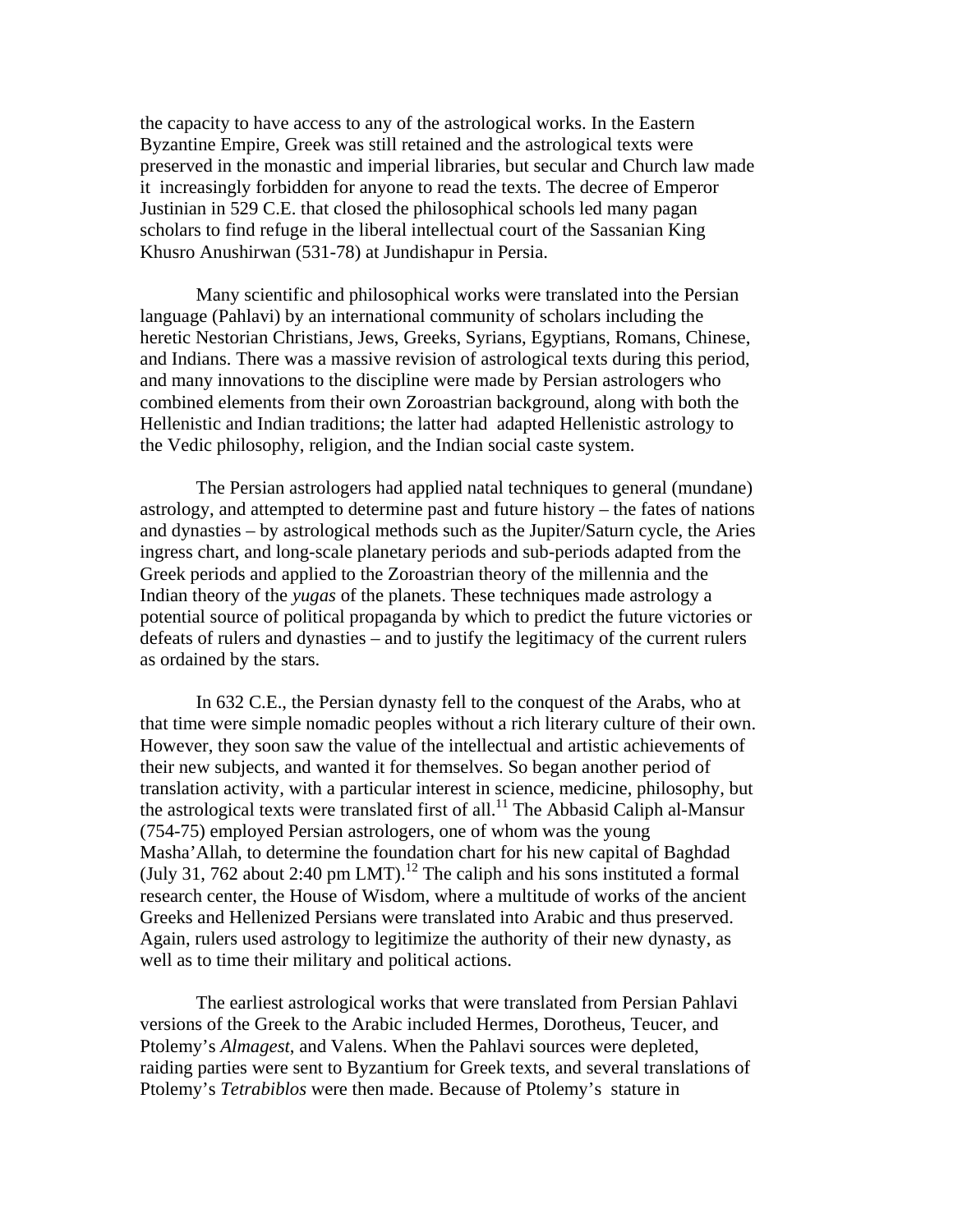astronomy, he soon came to dominate the astrological scene, with Dorotheus a close second. Many Indian astrological and astro-medical texts were also translated into Arabic.

The following centuries saw the golden age of Arabic astrology, with authors from all over the Islamic empire, writing in Arabic. The astrology of the Greeks, Persians, and Indians became amalgamated and elaborated upon by such astrologers as Abu Ali Al-Khayat, Al-Kindi, Abu Ma'shar, and Al-Biruni.<sup>13</sup> The Neoplatonic theory of the various stages of emanations from the One and the Aristotelian structure of the cosmos, with the supposition that all terrestrial change was caused by celestial motions, were grafted onto the astrology to give it a philosophical and spiritual foundation detailing the soul's ascent back to the Source. By the eleventh century there were hundreds of Arabic works on astrology by dozens of authors. Many changes were made to the doctrine, including different approaches to house systems, aspects, rulerships, and the addition of many Arabic parts to the Greek system of lots and the 28 lunar mansions derived from the 27 Indian *nakshratas*. The Arabic period saw the rise and popularity of interrogational (horary) astrology, which was especially influenced by the Indian developments to this area.

### **Reintroduction to the West**

During the brilliance of the Arabic period between the seventh and tenth centuries, the Western world was in the midst of its Dark Ages. Most of the knowledge of the Greco-Roman cultures had been long since forgotten, and astrology survived in several literary works only as a distant memory of something evil and now forbidden. However, in the tenth century Arabic astrological works began to trickle into the Eastern Empire at Byzantium where they were translated into Greek –not only the original Hellenistic works that had gone through Persian and Arabic translations, but also the new works of the Arabic astrologers themselves. There are reports that astrology flourished in the courts of the Komnenoi Emperors. Manuel I (1118-80) used astrology extensively in his political affairs and composed a Christian defense of it addressed to the Church Patriarch.14 This defense sparked a refutation by a theologian Michael Glykas, and the debate over the "problem of astrology" was once again revived, after having been in a state of slumber for 700 years. Since the spread of Christianity in the Roman Empire.

Meanwhile, in the West, the wealth of the Arabic astrological literature had found its way to the Moorish libraries and bookshops in southern Spain, which was under Moorish rule. When Latin Christendom conquered Spain in 1085, that opened the door for Latin scholars to partake of the Classical heritage that had been preserved by the Arabs – as well as the Arab's own rich intellectual tradition. Again the very first works to be translated were the astrological treatises. Translators such as John of Seville, Hugh of Santella, Plato of Tivoli, Hermann of Dalmatia, Robert of Chester, and many others flocked to Spain and brought dozens of Arabic astrological texts that cited the works of Dorotheus,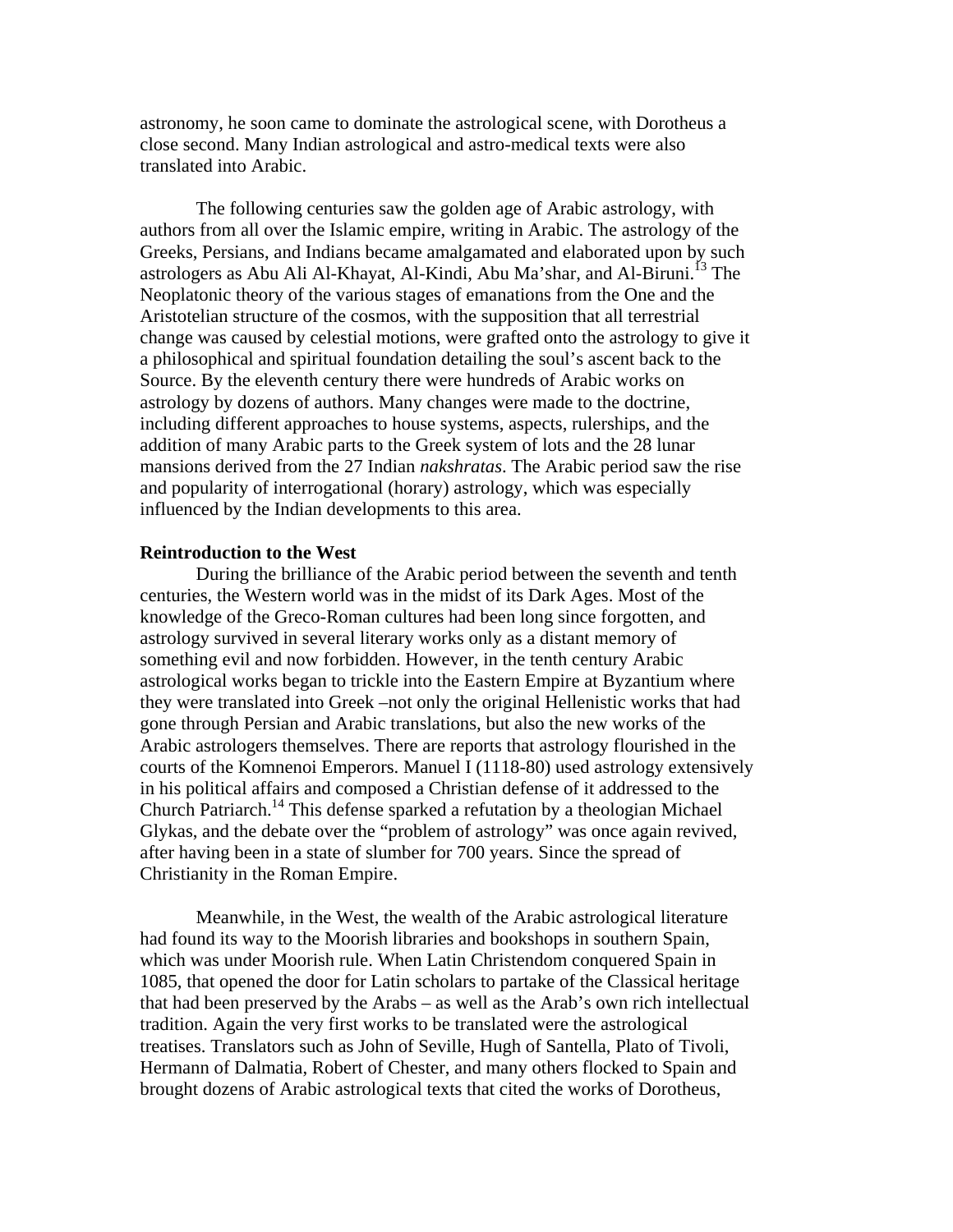Ptolemy, Hermes, etc. into Latin translation, and they then began writing their own compendia.15

It should be noted that there was no extant Arabic translation of Valens available for Latin translation, even though Arabic sources cite that he had been translated into both Pahlavi and Arabic. The great Hellenistic astrologers Paulus Alexandrinos, Antiochus of Athens, and Hephaistio of Thebes had not been transmitted to the Arabs; hence, their works were unknown to the Medieval Latinists. However, Latin copies of Firmicus Maternus had survived underground in Europe during the early Middle Ages.

At the beginning of the twelfth century, there was virtually no technical knowledge of astrology in Western Europe. However, by the end of the century, there were hundreds of translations and new works by Latin astrologers. Everyone was talking about the forthcoming conjunction of planets in Libra in 1186. Coupled with Aristotle's natural philosophy, a view emerged of astrology as one of the natural sciences whose study, by means of the rational intellect, could lead to an understanding of the divine workings of the cosmos.

Thus the Medieval astrology of the  $13<sup>th</sup>$  and  $14<sup>th</sup>$  centuries as articulated by the great Guido Bonatti and Leopold of Austria, was dependent upon the Latin translations of the Arabic treatises, which in turn were formulated from the Persian and Indian adaptations of some (but not all) of the Hellenistic texts authored over 1,000 years earlier. Meanwhile in the Byzantium, from the twelfth century on thousands of astrological manuscripts were compiled, and in the  $14<sup>th</sup>$ century John Abramios and his student Eleutherios Zebelanos revised many of the Classical and Byzantine texts. Because the texts were recopied and recopied, they have been preserved, but because they were revised, portions of the original tradition have been obscured.

During the Late Middle Ages, with the proliferation of the Arabic translations, the Church became alarmed by the influence of Greek and Islamic philosophers upon theology, and sought to purge the Arabic element from the theological teachings. There were also debates among astrologers themselves about the relative merits of the Arabic doctrines that emphasized the Jupiter-Saturn cycles in preference for the Greek doctrines promoted by Ptolemy that used eclipses in prognostications; this controversy came to a head in astrological predictions about the Black Death.<sup>16</sup> <sup>1</sup>The Arabs were seen as a political threat as well, but the fall of Constantinople to the Turks in 1453 resulted in the influx of Greek scholars and texts to Italy, contributing to the rebirth of Classical paganism, that characterized the Renaissance. The Arabic *Picatrix*, a text of astral magic, and Ficino's translation of the *Corpus Hermeticum* opened the way for the proliferation of a hermetic magical astrology; this movement existed side by side with the practice of a more scientific astrology that was derived directly from the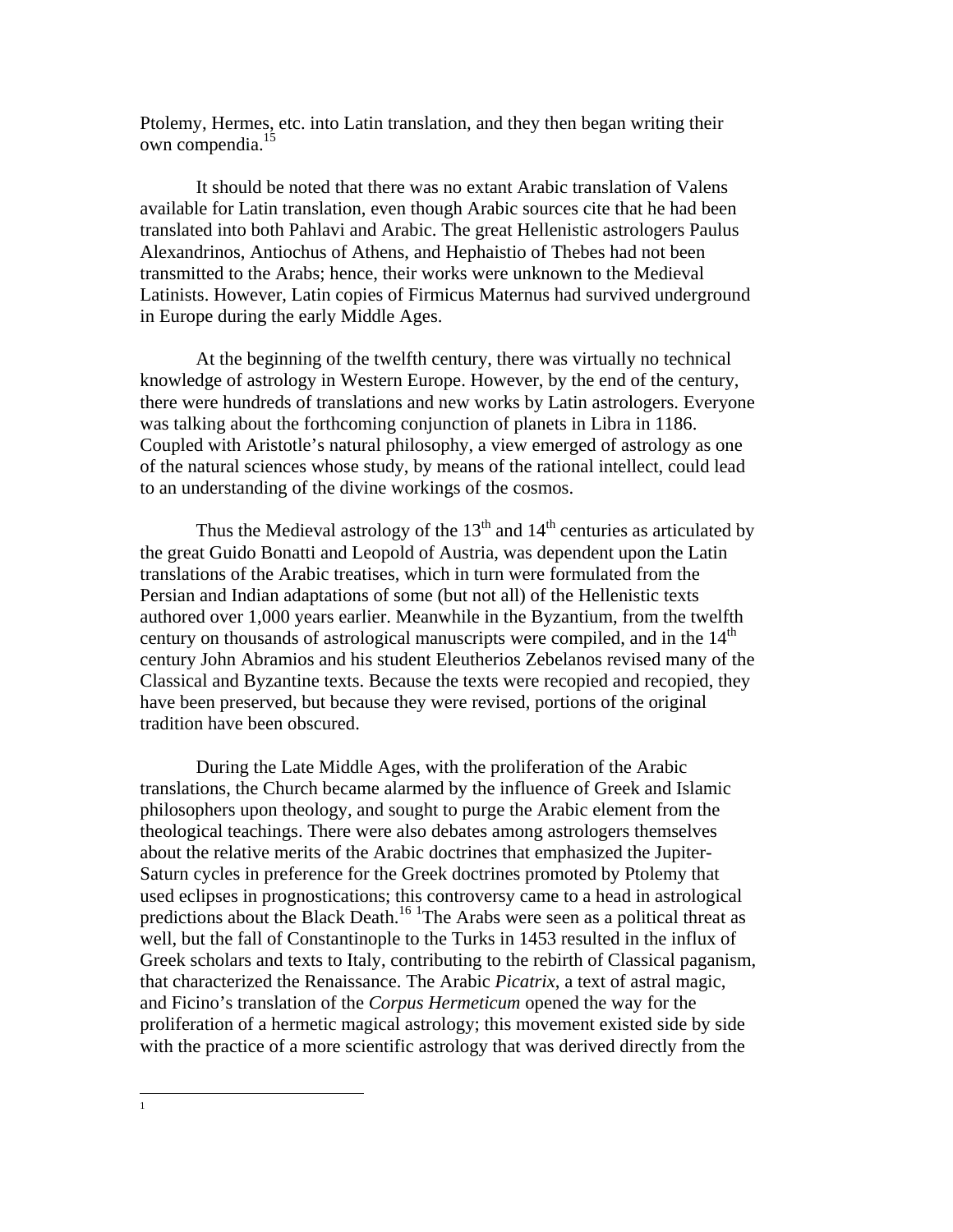Classical Greek tradition. There ensued a movement to purify astrology from its magical affiliations, and reframe it as more scientific.

The work of Claudius Ptolemy, based upon Aristotelian natural philosophy, was championed as a more scientific tradition, and in the  $16<sup>th</sup>$  century, Greek manuscripts that had not passed through Arabic translations became available. It is an irony of history that Ptolemy himself, a native Egyptian, was most likely not a practicing astrologer, but rather an academic who compiled all the knowledge of his day, and that the contents of the *Tetrabiblos* were not part of the mainstream Hellenistic astrological doctrines. However Ptolemy's work became an important reference for the Classical Renaissance tradition that was to become so influential in the work of William Lilly and  $17<sup>th</sup>$  century astrologers, both in England and on the Continent.

There had been great debates about the legitimacy of astrology as a proper subject of study within a Christian world-view, but no one questioned whether celestial influences had an impact upon terrestrial events. With the acceptance of Copernicus' heliocentric model of the cosmos, astrology (which had been grounded in Aristotelian natural philosophy) lost its scientific rationale, and fell into disrepute over the  $18<sup>th</sup>$  and  $19<sup>th</sup>$  centuries. The intellectual circles no longer deemed astrology worthy as a topic of discussion. The tradition once again went underground and became diluted and diffused.

## **Across the Great Waters**

The end of the nineteenth century was marked by several movements that would all contribute to the resurrection of astrology, albeit in a new form. The Spiritualist movement's search for the unseen causes behind manifest phenomena, the Theosophical movement which brought the Eastern doctrines of karma and reincarnation to the West, and the discovery of the psychological unconscious all served to stimulate a renewed interest in astrology as a tool for self-realization and self-understanding. The concepts embedded in these systems of thought would lead to a  $20<sup>th</sup>$  century humanistic, psychological, and spiritual astrology where the birth chart was now viewed as the map of the psyche and soul, rather than the events fated to befall the native. This reconstruction, begun on the European Continent and especially in England, would make its way to America and be taken up by yet another culture.

Another movement that was taking place in European academic circles at the close of the  $19<sup>th</sup>$  century would have an equally significant impact on the future of the astrological discipline. A small group of scholars, led by the Belgian Franz Cumont, a historian of astrology, embarked upon a program to collect and edit all of the Greek astrological manuscripts that lay scattered throughout the libraries, monasteries, and private collections in Europe and Russia. The result of this painstaking and laborious work was the twelve-volume *Catalog of Greek Astrological Codices* (*CCAG*) that took 50 years to assemble. However, until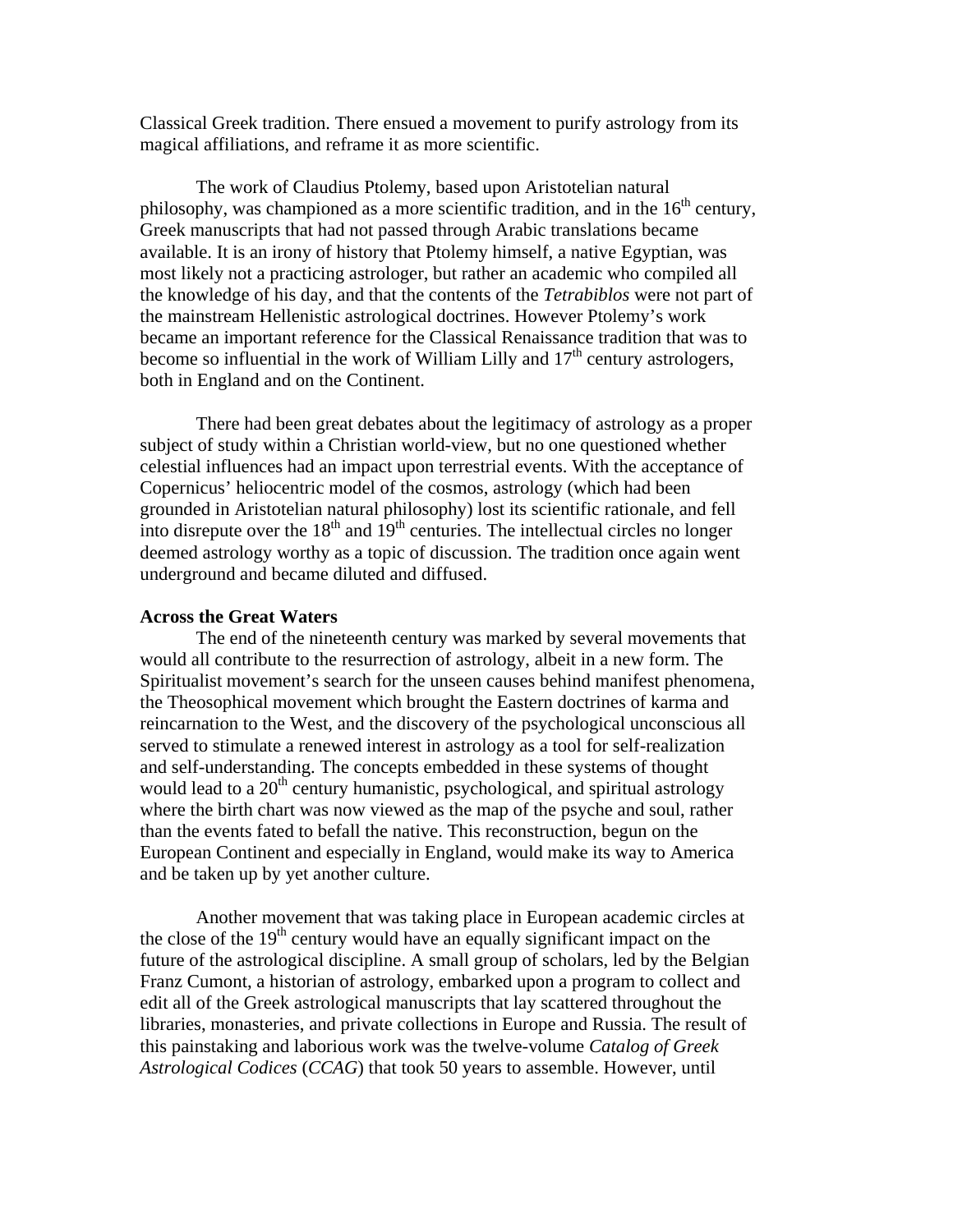recently, there was not anyone in the academic community fluent in ancient Greek interested in bringing these texts into English translation.

There was an English version of Manilius' Latin *Astronomica* as early as 1697, but this works was more of a poetic piece of literature than a technical manual. Ptolemy's *Tetrabiblos* received an English translation in 1940 by F.E. Robbins, and the *Mathesis*, the Latin work of Firmicus Maternus, was partially translated into English by Jean Rhys Bram in 1975. David Pingree produced an English version of Dorotheus' *Pentateuch* in 1976, but this was directly from the Arabic translation of the Persian translation of the original Greek. These texts constituted the extent of our limited direct knowledge of the contents of the ancient Hellenistic astrological texts until the last decade of the  $20<sup>th</sup>$  century

It was left to the astrological community to reclaim its own history. In 1993, three outstanding men from the astrological community – Robert Schmidt, Robert Hand, and Robert Zoller – initiated a project to translate the corpus of ancient astrological material from Latin and Greek into English. Hand and Zoller have brought many Latin works from the Medieval tradition into English translation, and Schmidt has now translated the majority of the works of the Hellenistic astrologers.<sup>17</sup> This labor is perhaps the most monumental achievement of this century.

For the first time since their composition in antiquity, the works of the great Hellenistic astrologers – such Vettius Valens, Paulus Alexandrinus, Antiochus of Athens, Hephaistio of Thebes, Anonymous 379, a new edition of Claudius Ptolemy, and fragments of many other minor authors found in the CCAG – are available to be read, studied, and mined for their insights into the construction of the original tradition. Hellenistic astrology spawned all of the subsequent Western astrological traditions, whether that of the Persians, Arabs, Medieval Europeans, the Classical Renaissance, or modern astrology. Contemporary astrologers are on the brink of one of most exciting periods of astrological history, as they are at the vanguard of the kinds of renaissances in astrological thought that historically have taken place whenever the writings of the Greeks have been rediscovered and translated.

The reclamation of the primary sources of ancient astrology will serve to acknowledge and restore astrology's position as a major component of the intellectual, religious, philosophical and scientific history of civilization.

 $\overline{a}$ 

<sup>1</sup> *Enuma Anu Enlil*, Tablets 50-51, translated by Erica Reiner with David Pingree. Malibu, CA: Undena Publications, 1981, p. 41.